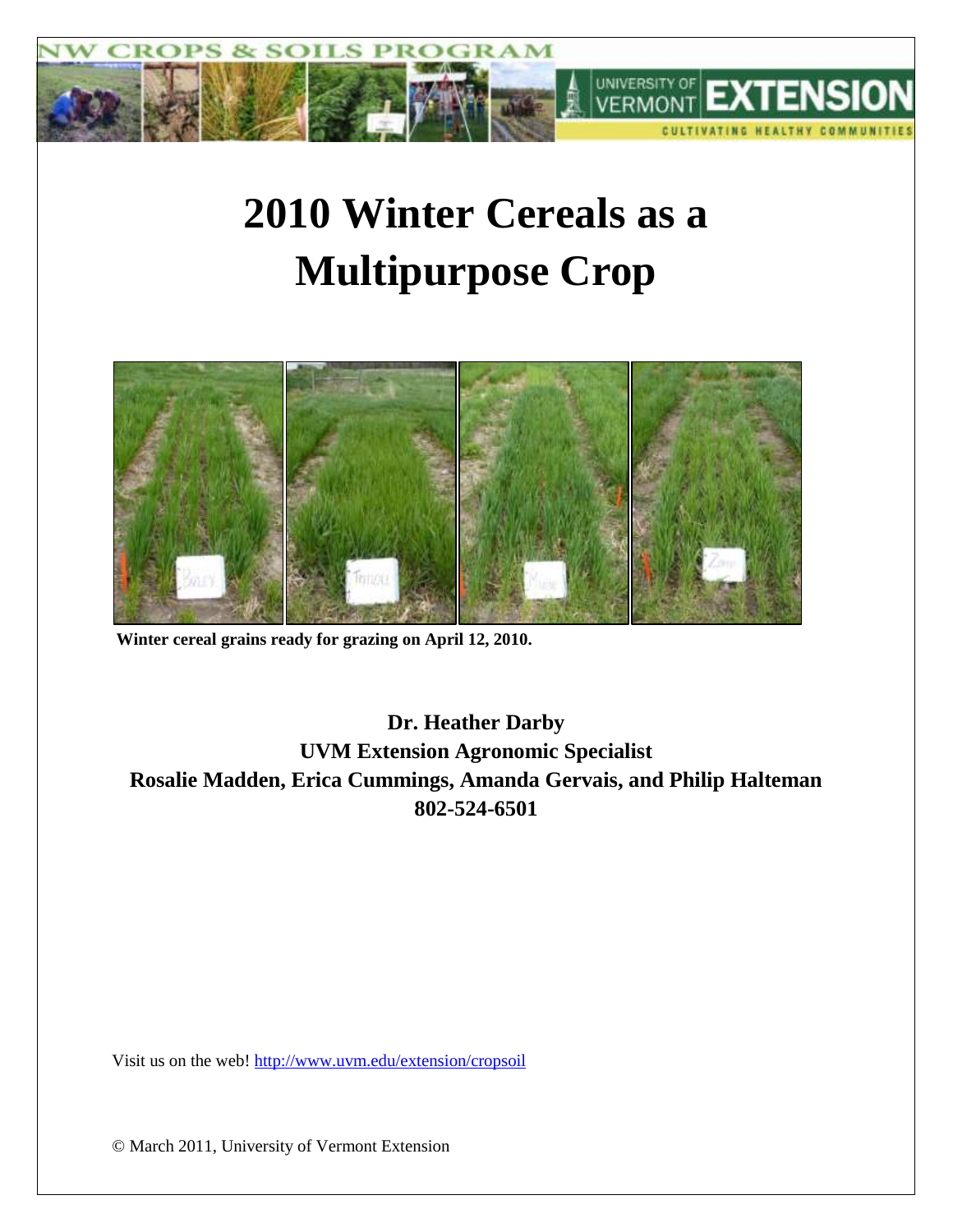#### 2010 Winter Cereals as a Multipurpose Crop Dr. Heather Darby, UVM Extension [heather.darby\[at\]uvm.edu](mailto:hdarby@uvm.edu?subject=Winter%20Cereals%20as%20a%20Multipurpose%20Crop)

In 2010, the University of Vermont Extension continued their research evaluating winter cereals as a multipurpose crop. Winter cereal grains including barley, wheat, and triticale are planted mid to late September in the Northeast. The crops can be harvested as pasture, stored feed, or grain and straw. This study was to evaluate if the winter cereals could be grazed and then harvested for forage or grain/straw. This would allow a farmer to harvest more than one type of feed from only one planting of cereals. Overall the goal of this project is to help organic dairy producers reduce their reliance on expensive concentrates through the production of a variety of high quality annual forages. Winter cereals begin to grow early in the spring when air temperatures are in the low 40s. The growth of cereal grains begins before cool season pasture. Hence these cereals may provide early season grazing opportunities and then still be able to provide later harvested stored feed or even grain/straw.

#### **TESTING PROCEDURE**

The goal of this project was to evaluate yield and quality of winter cereals for grazing, forage, and grain/straw. The plots  $(5 \times 20)$  were planted on August 27, 2009. The cereal grain treatments included barley, triticale, and two varieties of wheat (Zorro and Maxine). See Table 1.

| Company       | <b>Type</b>   | <b>Variety</b> |
|---------------|---------------|----------------|
| C & M Seeds   | Wheat         | Maxine         |
| C & M Seeds   | Wheat         | Zorro          |
| SeedWay Seeds | <b>Barley</b> | Thoroughbred   |
| SeedWay Seeds | Triticale     | Trical336      |

| Table 1. Winter cereal grain variety and source. |  |  |  |
|--------------------------------------------------|--|--|--|
|                                                  |  |  |  |

The plots were "grazed" with the sickle bar mower on April 23, 2010 at an average height of 13". These plots were then either 1) regrazed (May  $7<sup>th</sup>$ ), 2) harvested for forage at the boot stage (May 17<sup>th</sup> for the barley, May 20<sup>th</sup> for the triticale, and May 24<sup>th</sup> for the wheat), or 3) harvested for grain on July 15<sup>th</sup> (only the triticale was harvested due to bird predation). Project details are listed in Table 2.

The LSD procedure was used to separate cultivar means when the F-test was significant ( $P < 0.10$ ). Variations in yield and quality can occur because of variations in genetics, soil, weather, and other growing conditions. Statistical analysis makes it possible to determine whether a difference among hybrids is real or whether it might have occurred due to other variations in the field. At the bottom of each table a LSD value is presented for each variable (i.e. yield). Least Significant Differences (LSD) at the 10% level of probability are shown in the results. Where the difference between two treatments within a column is equal to or greater than the LSD value you can be sure 9 times out of 10 that there is a real difference between the two treatments.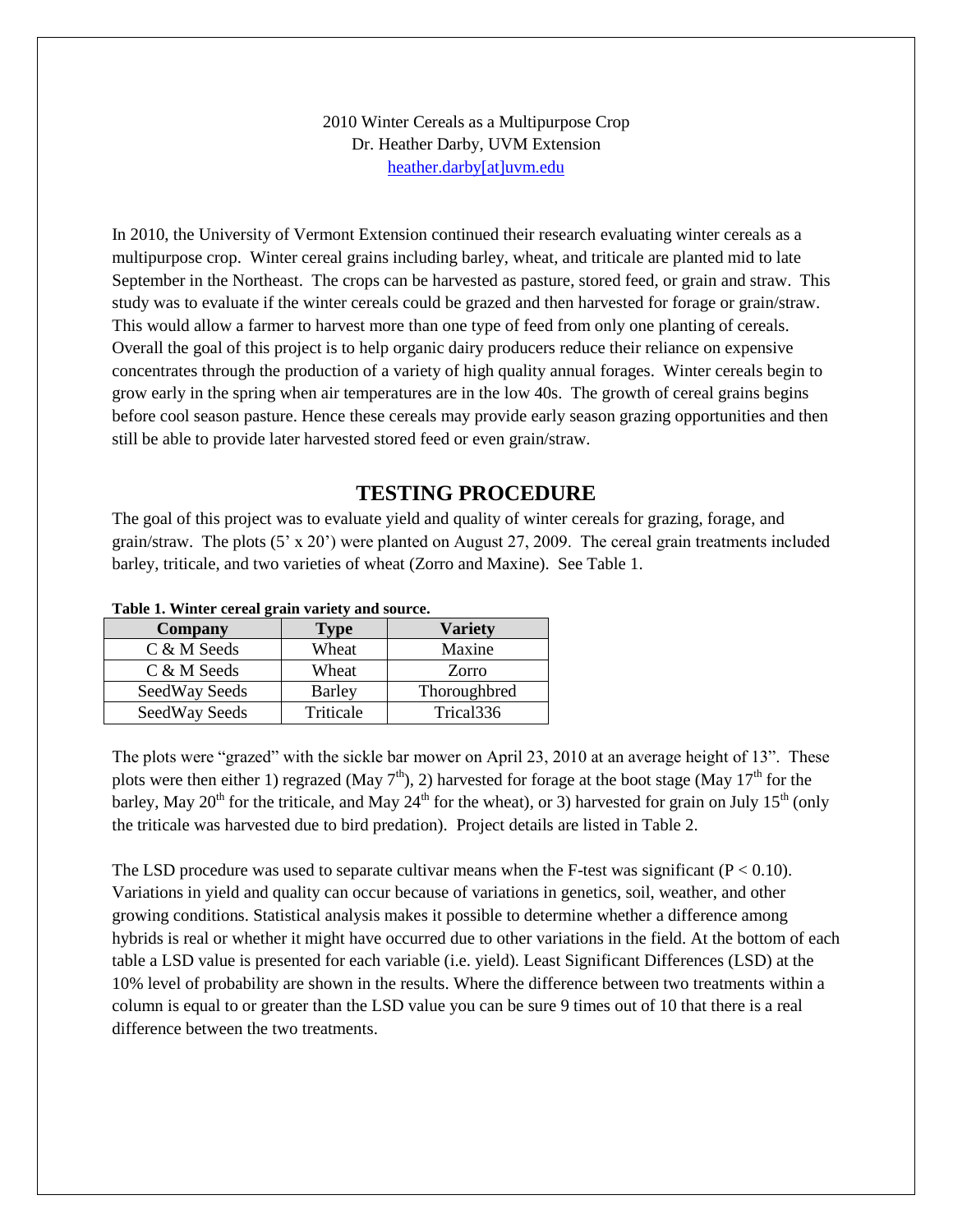| Tubic 2. I landing date and har rest dates of the manapurpose whiter grain trian |                              |
|----------------------------------------------------------------------------------|------------------------------|
|                                                                                  | Borderview Farm, Alburgh, VT |
| Planting date                                                                    | 27-Aug-2010                  |
| Seeding rate                                                                     | $175$ lbs/ac                 |
| Graze one                                                                        | 23-Apr-2010                  |
| Graze two                                                                        | $7-May-2010$                 |
| Forage harvest (barley boot stage)                                               | 17-May-2010                  |
| Forage harvest (triticale boot stage)                                            | 20-May-2010                  |
| Forage harvest (wheat boot stage)                                                | 24-May-2010                  |
| Grain harvest (triticale only)                                                   | 17-July-2010                 |

**Table 2. Planting date and harvest dates of the multipurpose winter grain trial.**

## **WEATHER DATA**

Seasonal precipitation and temperatures recorded at a weather station in close proximity to the 2010 research sites are shown in Table 3. This year spring temperatures were higher than usual, and while we had a drier spring, overall, we ended up with above average rainfall. In Alburgh, the growing season resulted in 575 more small-grain Growing Degree Days (GDD) than the thirty year average.

|                                          | April | May     | June | July | August | September | October |
|------------------------------------------|-------|---------|------|------|--------|-----------|---------|
| Average Temperature $({}^{\circ}F)$      | 49.3  | 59.6    | 66.0 | 74.1 | 70.4   | 64.0      | 50.6    |
| Departure from Normal                    | 5.80  | 3.00    | 0.20 | 3.00 | 1.40   | 3.60      | 1.80    |
|                                          |       |         |      |      |        |           |         |
| Precipitation (inches)                   | 2.76  | 0.92    | 4.61 | 4.30 | 5.48   | 4.32      | missing |
| Departure from Normal                    | 0.25  | $-2.01$ | 1.40 | 0.89 | 1.63   | 0.86      | data    |
|                                          |       |         |      |      |        |           |         |
| Growing Degree Days (base $50^{\circ}$ ) | 141   | 332     | 479  | 747  | 634    | 419       | 129     |
| Departure from Normal                    | 101   | 71.4    | 4.50 | 94.6 | 45.0   | 107       | 26.4    |
|                                          |       |         |      |      |        |           |         |
| Growing Degree Days (base 32°)           | 521   | 854     | 1019 | 1305 | 1192   | 959       | 578     |
| Departure from Normal                    | 176   | 91.5    | 4.5  | 94.6 | 45.0   | 107       | 57.4    |

**Table 3. Temperature, precipitation, and Growing Degree Day summary, Alburgh, VT.**

Based on National Weather Service data from cooperative observer stations in close proximity to field trials. Historical averages are for 30 years of data (1971-2000).

## **SILAGE QUALITY**

Silage quality was analyzed by Cumberland Valley Analytical Forage Laboratory in Hagerstown, Maryland. Plot samples were dried, ground and analyzed for crude protein (CP), acid detergent fiber (ADF), neutral detergent fiber (NDF), and various other nutrients. The Nonstructural Carbohydrates (NSC) and Total Digestible Nutrients (TDN) were calculated from forage analysis data. Performance indices such as Net Energy Lactation (NEL) were calculated to determine forage value. Mixtures of true proteins, composed of amino acids, and nonprotein nitrogen make up the crude protein (CP) content of forages. The bulky characteristics of forage come from fiber. Forage feeding values are negatively associated with fiber since the less digestible portions of the plant are contained in the fiber fraction. The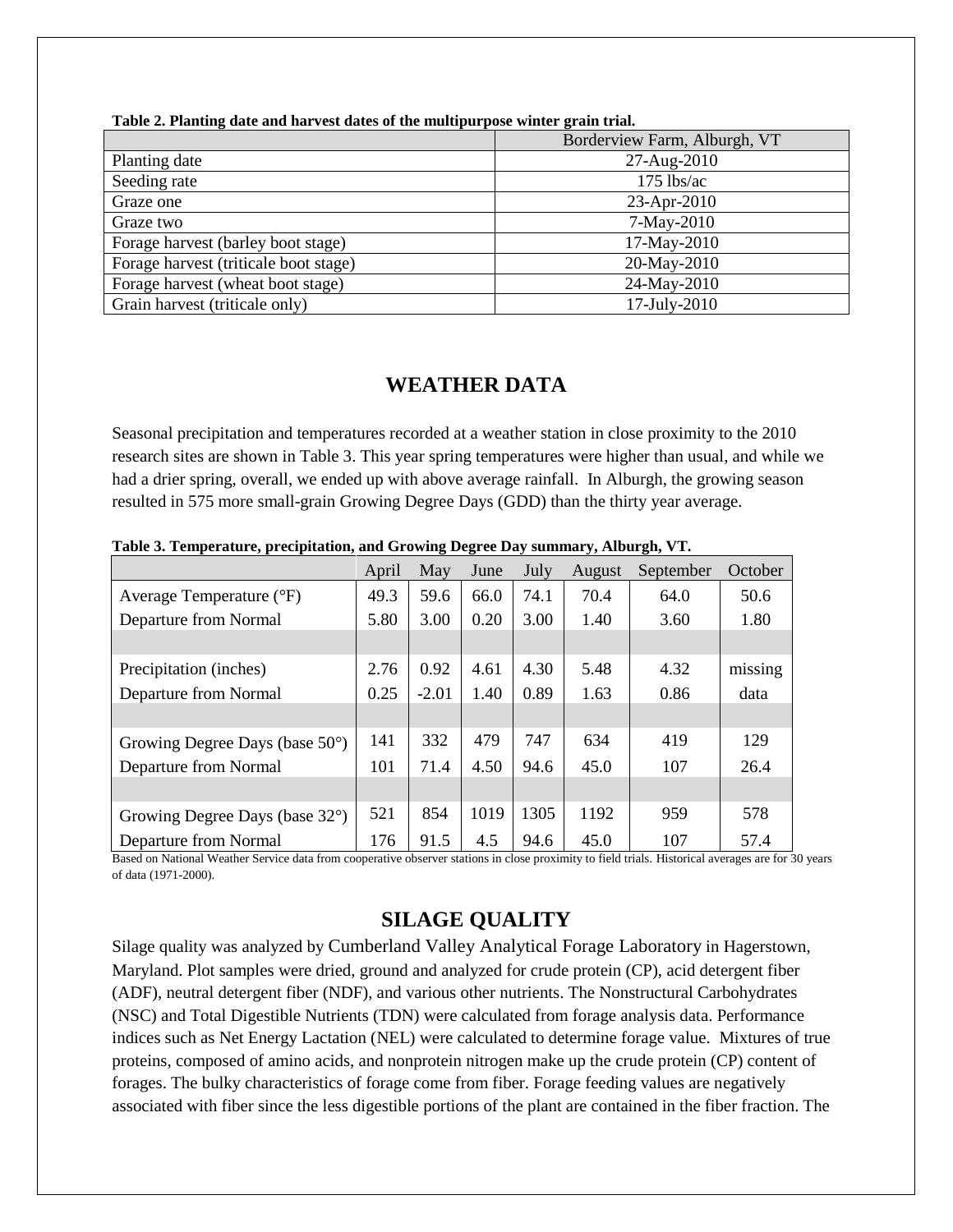detergent fiber analysis system separates forages into two parts: cell contents, which include sugars, starches, proteins, non-protein nitrogen, fats and other highly digestible compounds; and the less digestible components found in the fiber fraction. The total fiber content of forage is contained in the neutral detergent fiber (NDF). Chemically, this fraction includes cellulose, hemicellulose, and lignin. The NSC or non-fiber carbohydrates (NFC) include starch, sugars, and pectins.

#### **RESULTS**

## *Winter Cereals as a Multipurpose Crop*

The barley experienced the most winter kill and had a 75% survival rate, compared to the wheat and triticale, which averaged a 92% survival rate (Images  $1 - 4$ ).



**Image 1. Winter barley spring growth.**

**Image 2. Winter triticale spring growth.**

**Image 3. Winter wheat, Maxine, spring growth.**

**Image 4. Winter wheat, Zorro, spring growth.**

When evaluating the main effect of cereal grain species there was no significant difference in yield. However, barley far out performed other grains in quality (Table 4). Interesting, the wheat variety Maxine was higher in protein than Zorro. This may indicate that variety selection is important even when grains are harvested in the vegetative stages for forage and pasture production.

| Small     | DM at   | DM        |         | $\overline{\phantom{a}}$ |            | Forage quality characteristics |         |            |            |
|-----------|---------|-----------|---------|--------------------------|------------|--------------------------------|---------|------------|------------|
| grain     | harvest | yield     | CP      | ADF                      | <b>NDF</b> | dNDF                           | TDN     | <b>NSC</b> | <b>NEL</b> |
|           | $\%$    | lbs/ac    | %       | %                        | $\%$       | $\%$                           | $\%$    | $\%$       | Mcal/lb    |
|           |         |           |         |                          |            |                                |         |            |            |
| Zorro     | $22.8*$ | 1810      | 16.5    | 27.8                     | 46.7       | 72.0                           | 64      | 15.7       | 0.66       |
| Triticale | 21.5    | 1760      | 17.1    | 27.2                     | 47.0       | 70.2                           | 64.4    | $16.5*$    | 0.66       |
| Maxine    | $22.6*$ | 1710      | $18.6*$ | 28.5                     | 47.4       | 70.0                           | 62.6    | 13.8       | 0.65       |
| Barley    | 20.1    | 1330      | $18.9*$ | $24.5*$                  | 40.9*      | $75.3*$                        | $66.3*$ | $17.2*$    | $0.69*$    |
|           |         |           |         |                          |            |                                |         |            |            |
| LSD(0.10) | 0.84    | <b>NS</b> | 1.53    | 0.87                     | 1.47       | 1.91                           | 0.83    | 0.92       | 0.01       |
| Means     | 21.7    | 1650      | 17.8    | 27.0                     | 45.5       | 71.9                           | 64.3    | 15.8       | 0.67       |

**Table 1. Mean yield and quality of winter grains harvested with different strategies.**

\* Treatments that did not perform significantly lower than the top performing treatment in a particular column are indicated with an asterisk.

NS – None of the treatments were significantly different from one another.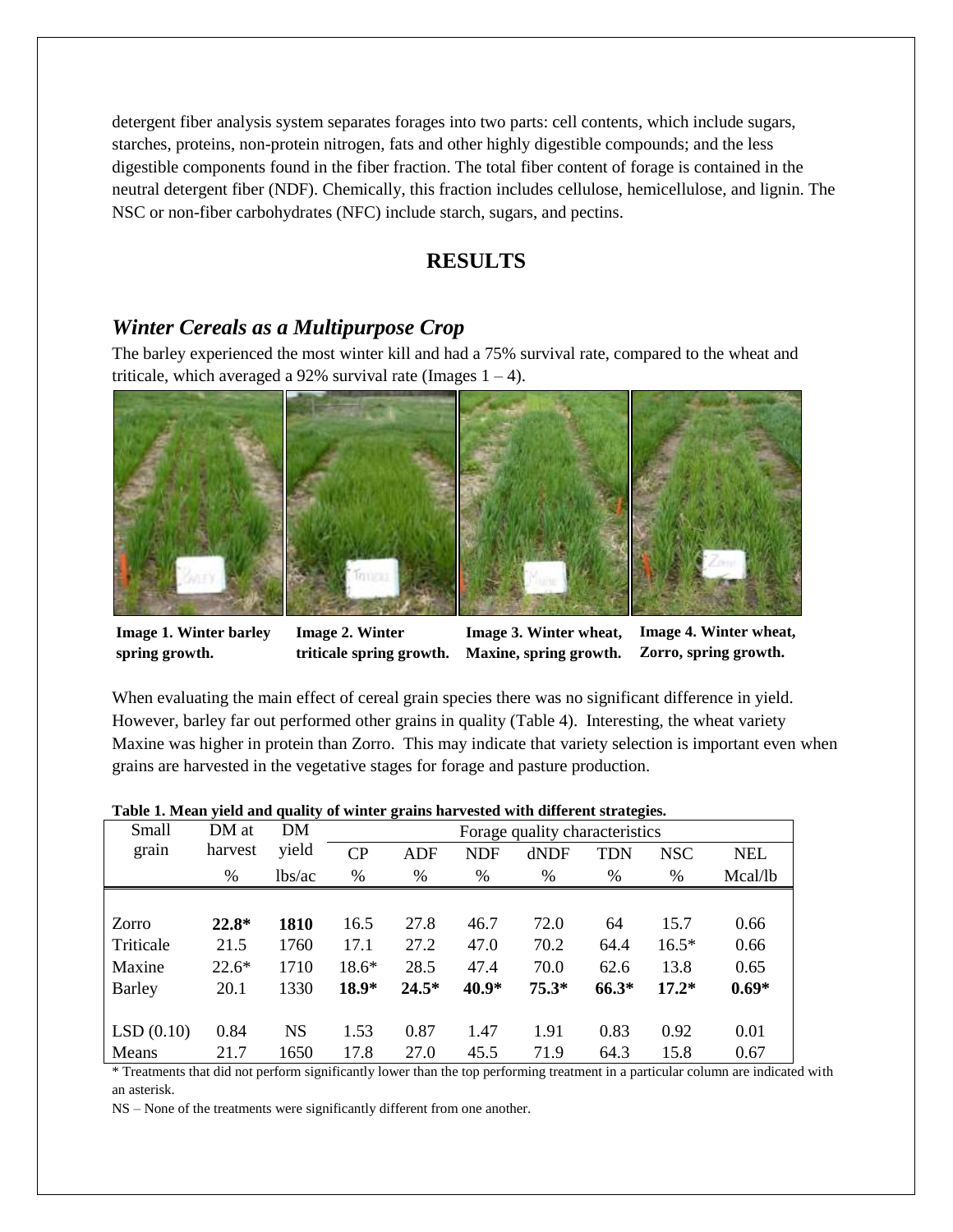When evaluating the effect of harvest time, the first graze gave the lowest yield but highest quality (Table 5). The second graze yielded slightly higher but the fiber content began to increase while the fiber digestibility declined significantly compared to graze 1. The forage harvest in the boot stage resulted in the highest yields but lowest quality forage (Table 5).

| Harvest   | DM at   | DM     | Forage quality characteristics |            |         |         |         |            |            |  |  |  |
|-----------|---------|--------|--------------------------------|------------|---------|---------|---------|------------|------------|--|--|--|
| stage     | harvest | yield  | $\rm CP$                       | <b>ADF</b> | NDF     | dNDF    | TDN     | <b>NSC</b> | <b>NEL</b> |  |  |  |
|           | %       | lbs/ac | %                              | $\%$       | %       | %       | $\%$    | $\%$       | Mcal/lb    |  |  |  |
| Graze 1   | $24.4*$ | 899    | $19.3*$                        | $22.6*$    | $37.3*$ | $83.4*$ | $66.3*$ | $18.9*$    | $0.69*$    |  |  |  |
| Graze 2   | 19.3    | 1130   | $20.4*$                        | 27.8       | 47.3    | 65.6    | 62.0    | 13.4       | 0.64       |  |  |  |
| Forage    | 21.5    | 2930*  | 13.6                           | 30.6       | 51.9    | 66.5    | 64.7    | 15.1       | 0.67       |  |  |  |
|           |         |        |                                |            |         |         |         |            |            |  |  |  |
| LSD(0.10) | 0.73    | 375    | 1.32                           | 0.76       | 1.27    | 1.66    | 0.72    | 0.79       | 0.01       |  |  |  |
| Means     | 21.7    | 1650   | 17.8                           | 27.0       | 45.5    | 71.9    | 64.3    | 15.8       | 0.67       |  |  |  |

|  |  |  |  |  |  | Table 2. Dry matter yield and quality of winter cereal grain harvest strategies. |
|--|--|--|--|--|--|----------------------------------------------------------------------------------|
|--|--|--|--|--|--|----------------------------------------------------------------------------------|

\* Treatments that are not significantly different than the top performing treatment are indicated with an asterisk.

NS – None of the treatments were significantly different from one another.

Each harvest time was analyzed separately to determine if the grain species differed in yield and quality. During the first graze the triticale out yielded wheat and barley (Table 6). Barley had significantly lower fiber content than both triticale and wheat. There was no difference in quality among triticale or wheat species.

| Small      | DM at   | DM     | Forage quality characteristics |            |            |           |            |            |            |  |  |  |
|------------|---------|--------|--------------------------------|------------|------------|-----------|------------|------------|------------|--|--|--|
| grain      | harvest | yield  | CP                             | <b>ADF</b> | <b>NDF</b> | dNDF      | <b>TDN</b> | <b>NSC</b> | <b>NEL</b> |  |  |  |
|            | $\%$    | lbs/ac | %                              | $\%$       | $\%$       | $\%$      | $\%$       | $\%$       | Mcal/lb    |  |  |  |
|            |         |        |                                |            |            |           |            |            |            |  |  |  |
| Barley     | $21.7*$ | 267    | 21.5                           | $20.8*$    | $32.5*$    | 85.7      | 67.1       | 19.1       | 0.70       |  |  |  |
| Maxine     | 25.7    | 802    | 20.3                           | 23.4       | 39.1       | 79.7      | 64.6       | 17.8       | 0.67       |  |  |  |
| Triticale  | 25.1    | 1887*  | 17.3                           | 23.5       | 38.8       | 83.3      | 67.0       | 19.7       | 0.70       |  |  |  |
| Zorro      | 25.3    | 638    | 18.1                           | 22.8       | 38.7       | 84.9      | 66.6       | 19.0       | 0.69       |  |  |  |
|            |         |        |                                |            |            |           |            |            |            |  |  |  |
| <b>LSD</b> |         |        |                                |            |            |           |            |            |            |  |  |  |
| (0.10)     | 1.99    | 887    | <b>NS</b>                      | 1.92       | 2.28       | <b>NS</b> | <b>NS</b>  | <b>NS</b>  | <b>NS</b>  |  |  |  |
| Means      | 24.4    | 899    | 19.3                           | 22.6       | 37.2       | 83.4      | 66.3       | 18.9       | 0.69       |  |  |  |

**Table 6. Dry matter yield and quality of winter cereal grains first grazing.**

\* Treatments that are not significantly different than the top performing treatment are indicated with an asterisk.

NS – None of the treatments were significantly different from one another.

The plots were first "grazed" on April 23, 2010 at an average height of 13". These plots were then either 1) regrazed (May  $7<sup>th</sup>$ ), 2) harvested for forage at the boot stage (May  $17<sup>th</sup>$  for the barley, May  $20<sup>th</sup>$  for the triticale, and May 24<sup>th</sup> for the wheat), or 3) harvested for grain on July 15<sup>th</sup> (only the triticale was harvested due to bird predation). The yield and quality of cereal grains at the second graze are shown in Table 7. The yield and quality of forage harvested in the boot stage is shown in Table 8. At the second grazing, the wheat and barley out yielded the triticale. The fiber concentration was significantly lower in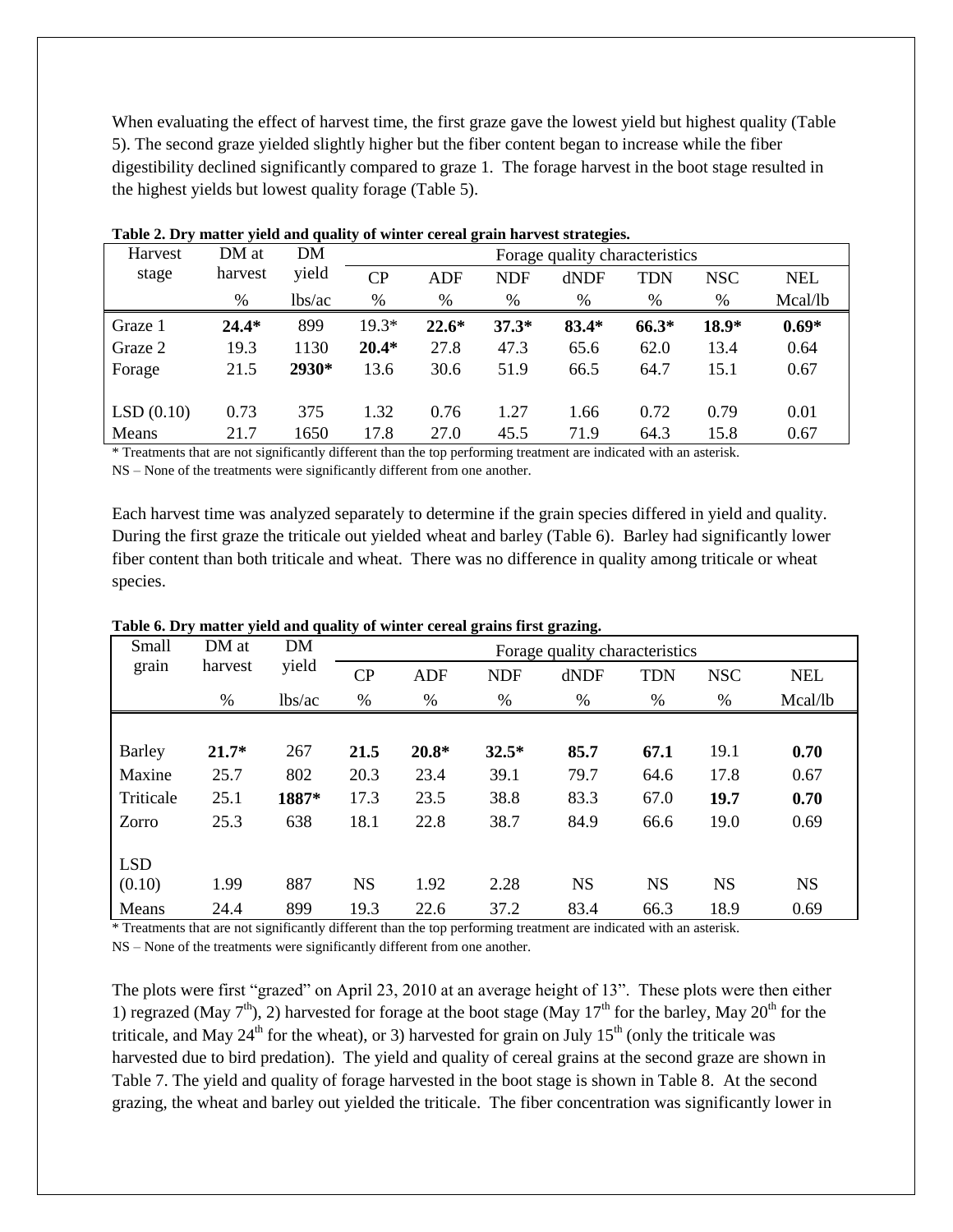the barley than triticale and wheat. Interestingly, during the second graze the fiber digestibility was lowest in the triticale. When the second harvest of forage occurred at the boot stage there was no significant difference among yields between the cereal grains (Table 8). However, barley clearly outperformed both the wheat and triticale in overall quality. Grain yields were only harvested for the triticale due to bird predation in the other grain plots. The yield of triticale grain was 1775 lbs per acre. The straw yield was an average of 2550 lbs per acre.

| Small grain | DM at     | <b>DM</b> | Forage quality characteristics |            |            |         |            |            |            |  |  |  |
|-------------|-----------|-----------|--------------------------------|------------|------------|---------|------------|------------|------------|--|--|--|
|             | harvest   | yield     | $\overline{CP}$                | <b>ADF</b> | <b>NDF</b> | dNDF    | <b>TDN</b> | <b>NSC</b> | <b>NEL</b> |  |  |  |
|             | %         | lbs/ac    | $\%$                           | $\%$       | $\%$       | %       | $\%$       | $\%$       | Mcal/lb    |  |  |  |
|             |           |           |                                |            |            |         |            |            |            |  |  |  |
| Barley      | 18.1      | 1068*     | 20.9                           | $25.9*$    | $43.1*$    | 66.9*   | $63.7*$    | $15.8*$    | $0.66*$    |  |  |  |
| Maxine      | 19.3      | 1250*     | 21.9                           | 28.6       | 47.8       | $65.7*$ | 60.5       | 11.00      | 0.62       |  |  |  |
| Triticale   | 19.3      | 899       | 19.2                           | 28.1       | 49.0       | 64.0    | 62.5       | $14.1*$    | 0.64       |  |  |  |
| Zorro       | 20.5      | 1305*     | 19.6                           | 28.6       | 49.2       | $65.9*$ | 61.4       | 12.70      | 0.63       |  |  |  |
|             |           |           |                                |            |            |         |            |            |            |  |  |  |
| LSD(0.10)   | <b>NS</b> | 291       | <b>NS</b>                      | 1.59       | 3.84       | 1.85    | 0.79       | 2.00       | 0.001      |  |  |  |
| Means       | 19.3      | 1130      | 20.3                           | 27.7       | 47.3       | 65.6    | 62.0       | 13.4       | 0.63       |  |  |  |

#### **Table 7. Dry matter yield and quality of winter cereal grains second grazing.**

\* Treatments that are not significantly different than the top performing treatment are indicated with an asterisk.

NS – None of the treatments were significantly different from one another.

| rush of Dr <sub>y</sub> munch yield and<br>Small grain | DM at   | $y$ where $y$ or $y$ and<br><b>DM</b> | Forage quality characteristics |            |            |         |            |            |            |  |  |  |  |
|--------------------------------------------------------|---------|---------------------------------------|--------------------------------|------------|------------|---------|------------|------------|------------|--|--|--|--|
|                                                        | harvest | yield                                 | CP                             | <b>ADF</b> | <b>NDF</b> | dNDF    | <b>TDN</b> | <b>NSC</b> | <b>NEL</b> |  |  |  |  |
|                                                        | $\%$    | lbs/ac                                | $\%$                           | $\%$       | $\%$       | %       | %          | $\%$       | Mcal/lb    |  |  |  |  |
|                                                        |         |                                       |                                |            |            |         |            |            |            |  |  |  |  |
| Barley                                                 | $20.4*$ | 2648                                  | $14.1*$                        | $26.9*$    | $47.0*$    | $73.2*$ | $68.1*$    | $16.8*$    | $0.71*$    |  |  |  |  |
| Maxine                                                 | 22.8    | 3088                                  | $13.6*$                        | 33.4       | 55.1       | 64.7    | 62.9       | 12.4       | 0.65       |  |  |  |  |
| Triticale                                              | $20.1*$ | 2490                                  | $14.9*$                        | 30.1       | 53.2       | 63.2    | 63.7       | 15.8*      | 0.66       |  |  |  |  |
| Zorro                                                  | 22.8    | 3485                                  | 11.8                           | 32.0       | 52.3       | 65.1    | 64.1       | $15.4*$    | 0.67       |  |  |  |  |
|                                                        |         |                                       |                                |            |            |         |            |            |            |  |  |  |  |
| LSD(0.10)                                              | 1.44    | <b>NS</b>                             | 1.65                           | 1.16       | 1.84       | 1.62    | 0.85       | 1.46       | 0.013      |  |  |  |  |
| Means                                                  | 21.5    | 2927                                  | 13.6                           | 30.6       | 51.9       | 66.5    | 64.9       | 16.8       | 0.67       |  |  |  |  |

| Table 8. Dry matter yield and quality of winter cereal grains harvested in the boot stage. |  |  |  |  |  |  |  |  |  |  |  |  |  |  |  |
|--------------------------------------------------------------------------------------------|--|--|--|--|--|--|--|--|--|--|--|--|--|--|--|
|--------------------------------------------------------------------------------------------|--|--|--|--|--|--|--|--|--|--|--|--|--|--|--|

\* Treatments that are not significantly different than the top performing treatment are indicated with an asterisk.

NS – None of the treatments were significantly different from one another.

# **DISCUSSION**

Based on the small plot research with simulated grazing there is a potential to take multiple harvests from one planting of fall seeded cereal grains. However, on-farm trials indicate that multiple harvests will be completely dependent on the weather conditions at the time of the first grazing. Like success of most practices in farming weather plays a significant role in the outcome. The positive aspects are that a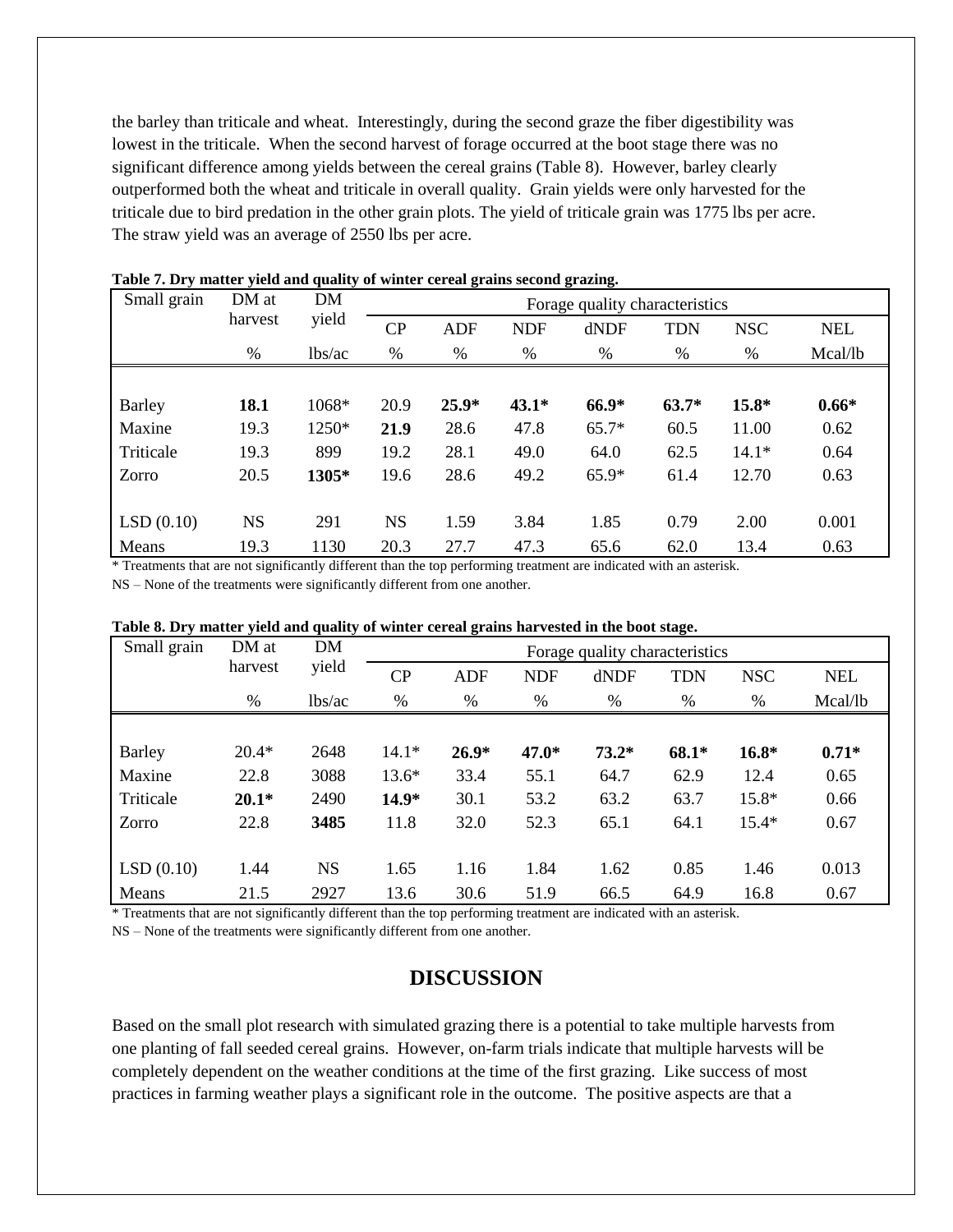significant quantity of high quality forage can be harvested as pasture approximately 2 weeks before the perennial cool season pasture is ready to graze. This will potentially help farmers get the cows out of the barn earlier and onto fresh forage. This could ultimately reduce production costs.



**Figure 1. Early season grazing on winter cereals vs. cool season pasture.**

If a second harvest of forage is possible it is possible to graze, harvest stored feed, or even take the crop to grain and straw harvest. The decision of what type of feed to harvest will depend somewhat on the forage goals and need of the farm. If we are evaluating the individual systems the research indicates that higher total yields per acre can be obtained if the forage is grazed and a second harvest is made in the boot stage (Figure 2). When comparing the grain species, the data indicates that barley will provide the highest quality feed under all cropping systems. However, it can be difficult to overwinter and may not be appropriate for all climates. Both the triticale and wheat had similar forage quality and would be a good alternative for cold winter climates. The triticale does mature earlier than wheat and might provide earlier grazing opportunities compared to wheat. Overall, fall seeded cereals can provide high quality pasture and stored feed and should be considered as potential forage crops for the Northeast.